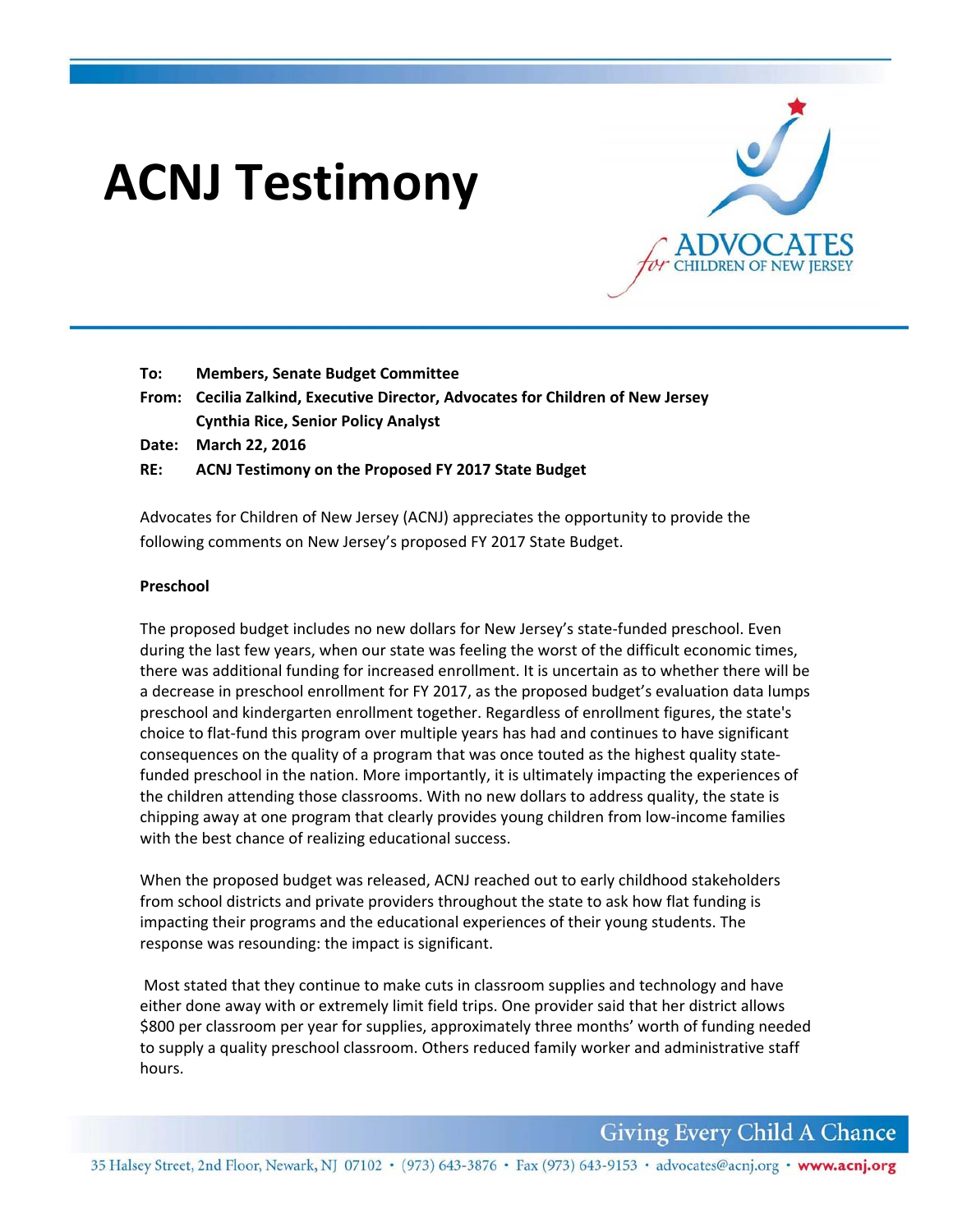One provider said that he is resorting to paying for things out of his own pocket, because there were things that the children needed but there was no money to pay for them. Others said that they are being told to find the money "within" their budgets, but several said that they felt as if they were "robbing Peter to pay Paul." "Quality is a luxury that is simply not achievable. We try to do the basics to keep the kids safe," stated another provider.

The biggest problem for providers, is holding on to teachers. All teachers, regardless of whether they work in a public preschool, private provider or Head Start classroom, are supposed to receive "comparable" salaries. In both the Abbott preschool decisions and in state regulations, "comparable" salaries are required, regardless of auspice, in order to ensure a stable workforce. A consistent cadre of caring adults, is a prime indicator of the quality of a child's early learning experience.

Providers are either having great difficulty or are no longer able to meet the "comparable" standard so important to quality. Unlike the public schools, that must abide by their contractual employment obligations, the providers' salary slice of the same‐sized funding pie is getting smaller each year, as they need the funds to pay for their increasing expenses, such as utilities and measures to ensure children's safety. As a result, teachers are leaving the provider classrooms and either going to the public schools, where they will be assured of receiving an annual pay increase or leaving education all together. For three-and four-year olds, to experience multiple teachers in a given year is a giant step away from quality. This is particularly sad, as the majority of the preschoolers in our state-funded preschool attend classrooms in those affected programs.

As two preschool expansion bills have recently been released in both the Senate and Assembly, it is clear that New Jersey legislators recognize the importance preschool. This is one of the best ways to ensure that children have the skills to be ready for kindergarten and eventually realize educational success. Whether it's to ensure quality in existing programs or to expand to those children who continue to lack access to such quality, adequate funding is key.

### **Child Care**

ACNJ was happy to see an increase of \$3 million in the Child Care Assistance Program. Average monthly accounts are also projected to increase, meaning that about 1,000 more working poor families will be able to access subsidized care.

However, ACNJ has concerns as to whether the proposed budget provides adequate funding to support the changes that will now be required by the reauthorization of the Child Care Development Block Grant, signed into law by President Obama in November 2014. Specifically, there are provisions now required in every state plan that coincide with this budget cycle. One of the most significant funding issues is addressing the child care reimbursement rate. In developing its federal child care and development plan, the Department of Human Services (DHS) was supposed to certify by March 1, 2016, that payment rates for subsidized care are sufficient to ensure equal access to care for families receiving subsidies. DHS was unable to provide that information because of insufficient price market data. Regardless of "insufficient data," the reality is that center‐based providers who accept subsidy payments have not received an increase since 2008, making our state, according to data from the National Women's Law Center, among the worst in nation at paying for child care.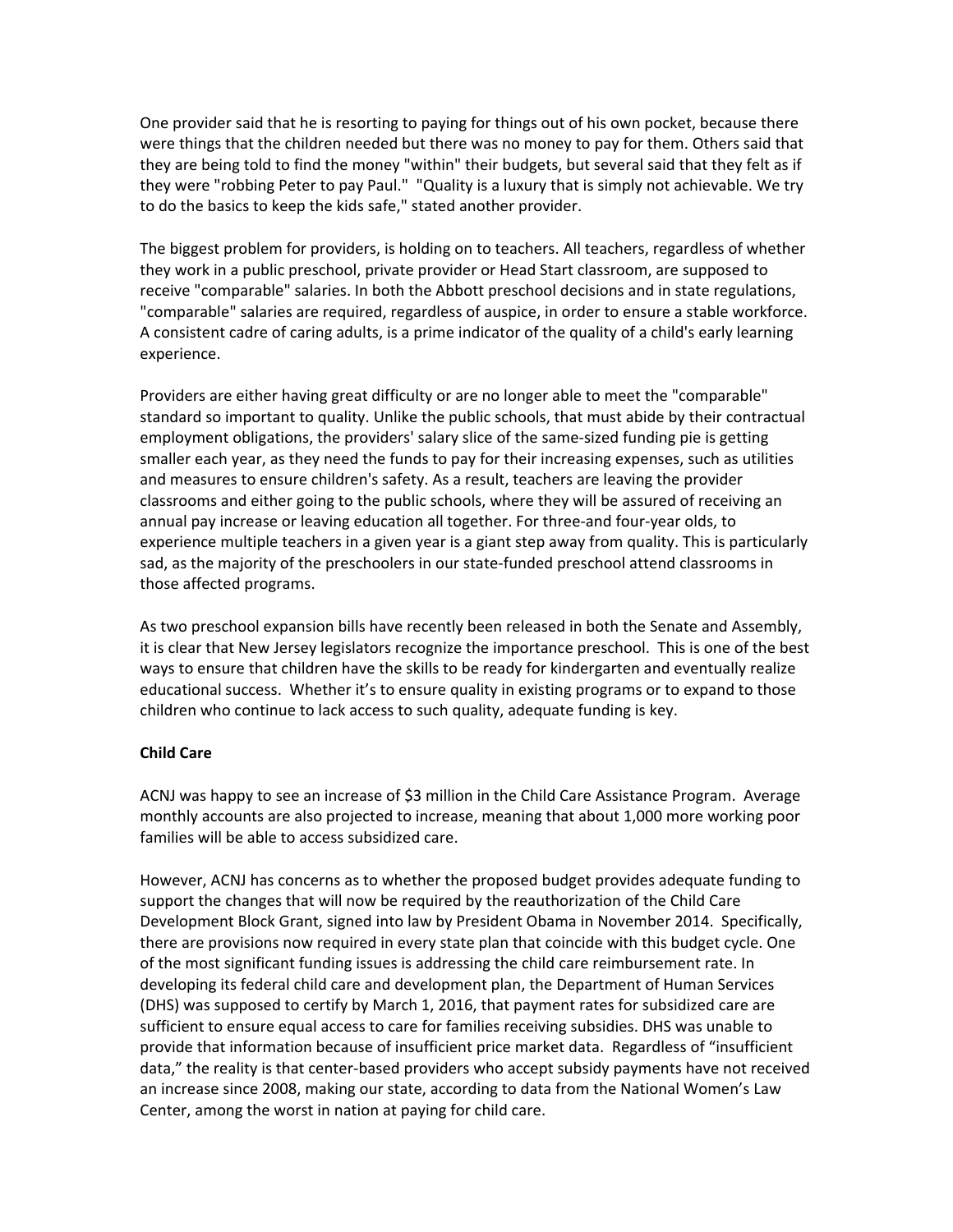The existing state‐subsidy payments of \$34.75 per day for an infant and \$28.65 for a preschooler are often the sole source of income for these providers and these dollars cannot support increases in business costs, such as salaries, rent, food, supplies and increased security. As a result, raising program quality must take a back‐seat in some cases, and in others, keeping program doors open is becoming more and more difficult.

With more than 500,000 New Jersey children under the age of five spending a portion of their week in one or more child care settings, the need for quality has never been more important because of its impact on children's overall development and school readiness. For eight years, DHS has not made the reimbursement issue a priority. As New Jersey is one of the most expensive states in the nation to live and work, the lack of a reimbursement increase is taking its tolls on programs that allow parents to go to work and for children to participate in quality early learning experiences. ACNJ urges you to provide funding that would support increasing the child care reimbursement rate.

## **Childhood Lead Exposure**

In the last two weeks, children's exposure to lead has emerged as a growing public health issue since lead contaminated water was detected in 30 public schools in Newark. Lead issues affecting children however, did not begin within the Newark findings.

According to 2014 Department of Health data, there were 5,185 children under 17 years old, living in every New Jersey County who had elevated lead levels, meeting the current CDC benchmark for lead poisoning. Under current New Jersey law, 837 required action by local health departments. Local boards of health reporting the highest percentages of new cases of children with elevated blood lead levels are Newark, Jersey City, Irvington, Camden, Paterson, Trenton, East Orange and Passaic.

Childhood lead poisoning is entirely preventable, if sufficient resources are allocated to the problem. The best way to prevent lead poisoning is to control or eliminate lead exposures.

ACNJ recommends that there be adequate funding for the state to take two steps to ensure that New Jersey children are safe from lead contamination:

1. **Restore funds to the Lead Hazard Control Assistance Fund, which was created by statute to provide a funding source for loans and grants to help with costs of home lead abatements.** The Lead Hazard Control Assistance Fund was created by statute in 2004 to provide a dedicated funding source for loans and grants to help with the costs of abatement. The statute designated a portion of sales tax revenue generated by the retail sales of paint and surface coating materials to be earmarked for the Fund. These funds are meant to help families who otherwise could not afford to abate their properties.

While these funds are being collected they have not been used to address childhood lead poisoning pursuant to the statute. Instead, the funding over the last few years has been transferred to the General Treasury. In the meantime, children live in homes that continue to place them at‐risk to the toxins of lead. This is unacceptable, as a dedicated